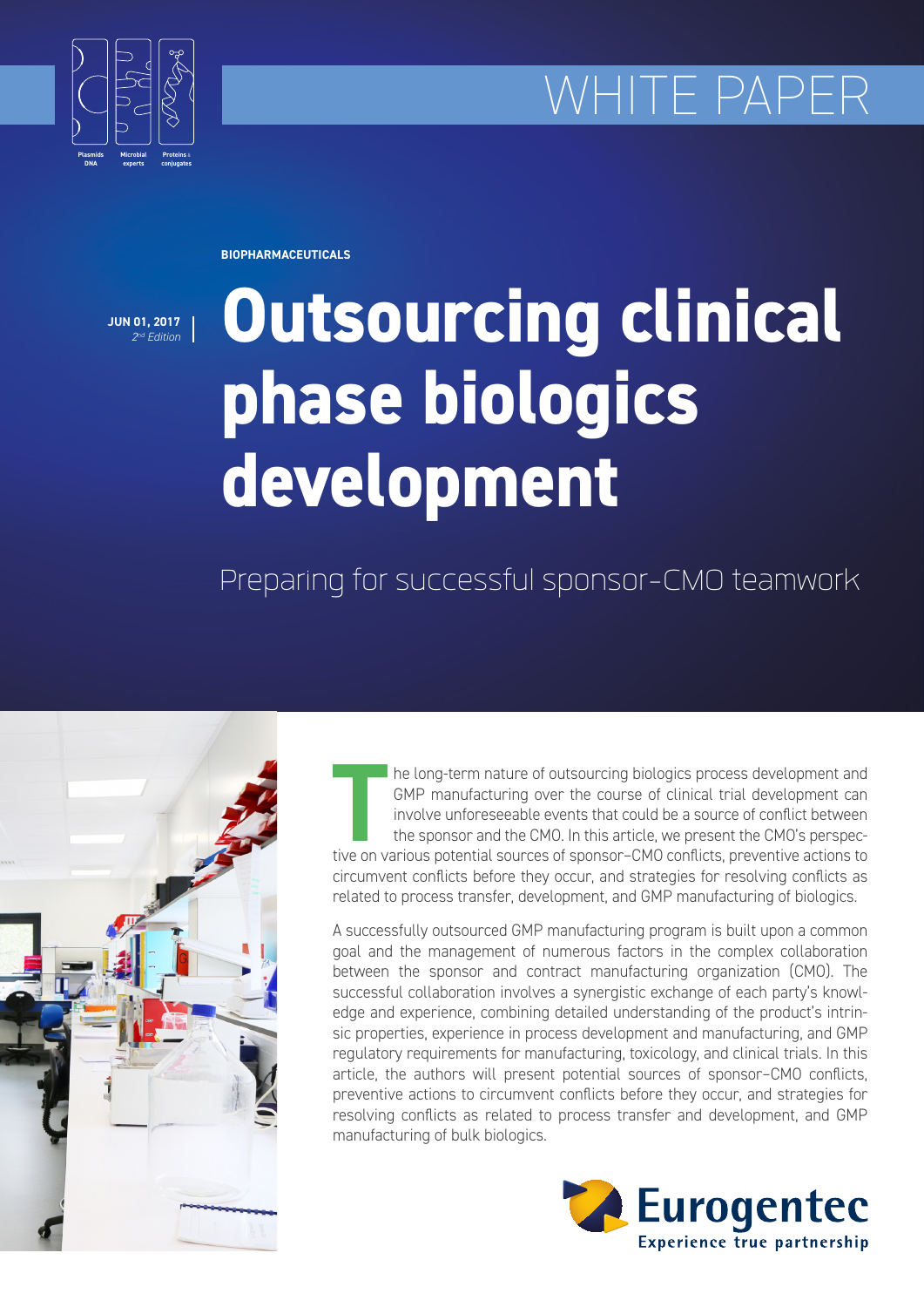

Figure 1. Sponsor-CMO conflict management for clinical phrase biologics

#### **Conflict prevention in CMO selection**

Numerous articles have already been published reviewing best practices in CMO selection (1–3). It is clear that the selection of a suitable CMO is the first step in the prevention of conflicts. Mid-project changes in the service provider will only incur losses of time and money. As a rule, sponsor–CMO conflicts arise when a delivery gap is created in terms of product quality, quantity, cost, and timelines (see Figure 1). When the sponsor and the CMO first meet to discuss the potential partnership, it is important that the CMO not overpromise and that the sponsor not overexpect; aligning expectations is the first step toward minimizing a delivery gap. The interaction must be open, must highlight technical difficulties and pain points of the project, resource bottlenecks, and specify gaps in expertise of each party. A clear articulation of the project's scope, deliverables, and timelines should lead to the mutual acknowledgement of constraints related to the project. It should also bring about a mutual understanding of what the resources required to complete the project are.

At this stage, the CMO is responsible for accurately identifying the process steps that are incompatible with its existing facility or incompatible with the level of expertise required for the project. Doing so will ensure that the CMO avoids underperforming. For its part, the sponsor should have a total awareness of what is and is not known about the product to be developed and should be transparent about the state of development of the process, analytics, scales of previous runs, yields for each step, purpose of each process step, which process steps are problematic, and the behavior of the molecule during the process and under storage conditions. The desired quantities of material should be based on requirements for preclinical, clinical, future market needs, technical considerations, such as scale and process performance, characterization, and stability studies; the evaluation of these will require the intervention of both parties. Should incompatibilities exist, the two parties should brainstorm alternative approaches to meet the sponsor's expectations. This often has the added benefit of building trust between the two parties.

#### **Sources of conflicts following CMO selection**

Assuming the appropriate CMO was selected on the basis of manufacturing capacity, process development, and GMP experience, and was followed by a compliance audit, the potential sources of conflict can be associated with the four broad steps in an outsourced project: business terms, technology transfer and development, project management, and compliance. An efficient contractual strategy can

preemptively manage conflicts before they arise and can ensure that expectations, resources, and deliverables are understood mutually and can be allocated as required during project development (4–5). The specific needs of the project are often not definable before the project is initiated, so a contractual strategy that is both flexible and binding offers advantages over contractual approaches that attempt to cover the entire scope of the project, from development to GMP production, under a single technical agreement contract. Because the technical agreement cannot take into account all the eventualities of the project, it is inherently less flexible for the evolution of the project, and hence more likely to give rise to conflicts. A more flexible approach is to divide the contract into three distinct portions: the master service agreement (MSA), the project agreement (PA), and the quality agreement (QA). These agreements will reflect details outlined in the initial project quotation.

#### **Business-term tools Quotation**

The quotation should not only serve as a starting point for the selection of an appropriate CMO, but should also be used subsequently as a reference map throughout the lifetime of an outsourced project. It should contain detailed information with respect to price, duration, start dates, development strategies, and deliverables based on the available information provided to the CMO. In the early phases of biologics process development and manufacturing projects, it is typical to define only the delivery date and estimated target amounts of GMP material. The sponsor then expects the CMO to offer a development strategy that meets the sponsor's deliverable requirements. As the development portion is variable from product to product, the quotation should be detailed enough for the sponsor to evaluate the CMO's proposal, and yet be flexible enough to provide pricing and timing outlines that vary with the project's complexity. Quotations that offer this degree of transparency will help educate first-time, early-phase biopharmaceutical developers in terms of the time dependencies of various development steps. A Gantt chart can further highlight which steps are of variable duration (e.g., fermentation development), which are fixed in duration (e.g., GMP batch release), and what the time and cost requirements for each step to budget and plan. As a conflict-resolution tool, the quotation should provide sufficient information to allow a mutual understanding of pricing policy for additional work. For example, the quotation should include the cost and timelines associated with the transfer of a well-defined process as well as a per month, full-timeemployee, or batch price for additional, optional optimization work, or other alternatives discussed at the point the CMO is chosen.

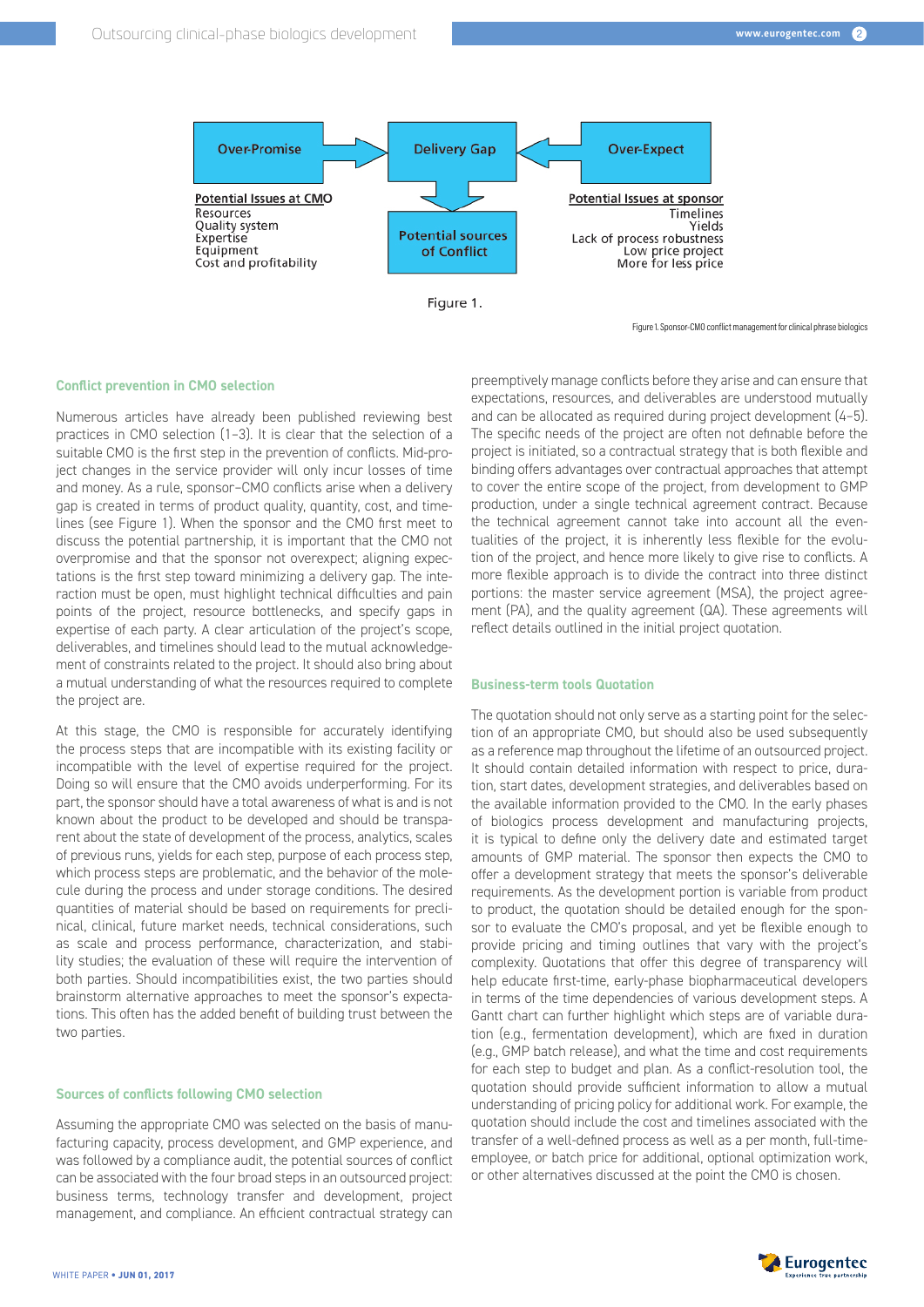#### MASTER SERVICE AGREEMENT

Discussions on the MSA should be initiated in parallel to the quotation. The purpose of an MSA is to lay out the legal contractual framework between the two parties, thereby allowing each party to protect their respective interests. The agreement should cover aspects that are not related to the technical deliverables of the project, including the legal responsibilities of each party with respect to the performance of service, data, reporting, material, intellectual property, licenses, third-party intellectual property, payment terms, warranties, duration, termination, confidentiality, insurance, indemnities, limitation of liabilities, and governing law. It should not include project details and quality matters, which will be respectively addressed in the PA and the QA. Separating contractual terms into these instruments allows the parties to put in place the terms in a stepwise fashion, designating the appropriate persons for each negotiation. The legal experts from both parties should agree on the legal clauses stated in the MSA, while the project managers independently move forward on the technical aspects of the project based on development results in a scientifically sound manner. This contract, once signed, initiates the start of the project as specified in the project agreements.

# PROJECT AGREEMENTS

The PAs are annexes to the previously signed MSA and are an important conflict-management tool. The PA should describe the first project-specific tasks outsourced to the CMO by the sponsor. They are part of the legally binding contract. A project can have multiple PAs at the same time. For example, PA-1 can detail the transfer of a fermentation process, and PA-2 can detail GMP cell banking. Each PA should identify in detail the scope of the work to be done, which can be as comprehensive as required, including allocation of human resources, facility resources, deliverables, delivery date, and price. Each PA acts as a yes–no decision point with respect to the general strategy agreed upon in the quotation. The outcome of one phase of the project will determine the scope of subsequent PAs. The content of the PA is often drafted by the various team members: the project manager, the scientists, and project leader, and the appropriate persons directly involved in development and GMP manufacturing. As a legal document, the PA is signed and approved by both the sponsor and CMO before work is begun. The significant advantage of a PA is to be able to define the phases of the project in a scientifically sound manner.

# QUALITY AGREEMENT

The QA is a PA that covers GMP manufacturing of the product and is also annexed to the MSA. It should describe the respective roles and responsibilities related to quality and GMP regulations, and it should be outlined in a clear, straightforward manner. The sponsor's quality-assurance department or its representatives should ensure that quality aspects are properly managed in GMP drug manufacturing following a site audit of the CMO.

The QA should define the legal responsibilities of each party with respect to quality matters, such as manufacturing authorizations, audits, and inspections, facilities, staff and training, suppliers, third-party approval, raw materials, records and retention, product manufacture, storage, packaging and shipping, quality controls and out-of-specification management, change control and deviation management, complaints, and product recalls.

#### **Project go-live**

#### PROCESS TRANSFER & DEVELOPMENT

Once the MSA and PAs are completed, the sponsor and the CMO should agree on preventive actions before development and GMP manufacturing operations are begun. To avoid conflict during process development at an early stage of the project, the CMO should be irreproachable on the competency and expertise of its personnel, the equipment suitability, the quality of the reporting, and communication. Those in charge of development and GMP manufacturing should be aware of the PAs signed by both parties and should be of adequate expertise to lead process development and transfer to the GMP manufacturing facility. Second, the equipment in process development should be of the highest quality and should be comparable to GMP production equipment to ensure that transfer to the GMP production team is smooth and efficient. As a rule of thumb, the equipment should not represent a constraint that forces the CMO to come back to the sponsor with bad news.

Finally, during process development, the sponsor should be kept informed through frequent informal communication and documented reporting. The frequency of teleconferences should be low enough to enable the CMO to ensure data reliability, yet high enough to ensure that the sponsor is sufficiently informed of ongoing progress: weekly communication is generally sufficient. Development reports should keep the sponsor apprised of key outcomes of the development stage and should reflect the scope of the different PAs. Finally, the CMO should share the sponsor's priorities; its development experience should benefit the sponsor.

In spite of clear and careful agreements between the parties, the development stage can nevertheless be frustrating for both parties. Relevant expertise and technical mastery notwithstanding, there is no guarantee the CMO can provide deliverables and meet the sponsor's expectations. It is likely that the parties will lose faith in the partnership. Conflicts that arise at this point are often related to people, time, financial resources, and the CMO's scientific expertise. If a particular PA step does not satisfy the sponsor's target expectations, the development plan should be adapted with respect to the results of the initial PA in a scientifically sound manner. Because the plan entails process development, this adaption may involve extra work and extra cost. In such situations, the following points are crucial:

- There are no questions with regard to the equipment, personnel expertise, and data generated
- Scientifically sound alternatives and their time and cost consequences are presented to the sponsor
- Authorization of a new PA is given by the sponsor before the CMO embarks on alternative development avenues
- The CMO acts with humility and acknowledges its limitations
- The sponsor acts in good faith and acknowledges the work is performed by the CMO, all the more when the product is difficult to handle or timelines are very aggressive.

When advancing in a science-based manner, transparency in communication and detailed reports allow an accurate assessment of the work performed, even when development meets dead-ends.

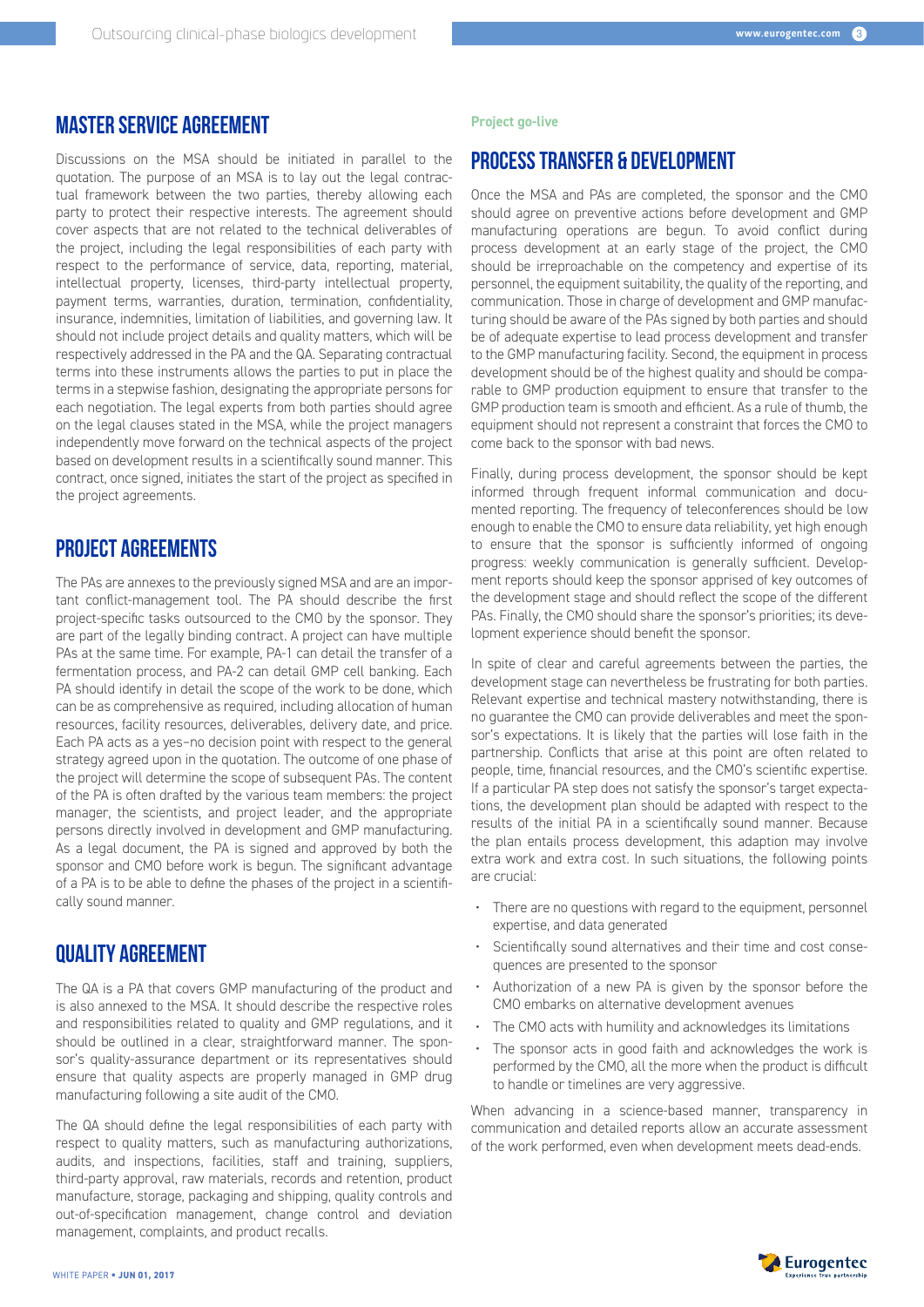# GMP MANUFACTURING OF CLINICAL BATCHES

Risk assessments should be performed before initiating GMP manufacturing to ensure that product quality will be met. The CMO is responsible if it chooses to go ahead with GMP production when the risk of batch failure is high. Reasons for anticipated failure can include a lack of process robustness, insufficient process knowledge, and analytics' undemonstrated fitness for purpose. At this point, additional development activities must be discussed to avoid overpromising. Finally, both parties should agree on the product specifications in accordance with regulatory requirements as well as the procedures and the method of production before starting GMP manufacturing. Target production yields and the customer's needs to supply the clinic should be in good agreement with development data or process history upon normal operating conditions.

Following the risk assessment, the process is transferred to the GMP manufacturing facility. The technical transfer should never be jeopardized. The CMO is responsible for allocating all resources necessary so that the technology transfer is successfully achieved. The technology transfer should be documented, and the sponsor should be informed of the transfer's completion and any issues encountered. Likewise, the quality system in place must ensure the following points during the production of the GMP batches:

- The GMP personnel are adequately trained
- Equipment is qualified
- Operations are traced, recorded, and checked
- No cross-contamination occurs in a multiproduct facility.

# CONFLICT RESOLUTION IN GMP MANUFACTURING OF CLINICAL PHASE BIOLOGICS

Outsourcing biologics manufacturing is costly, and dealing with conflicts that involve financial arbitration is always challenging. This statement is particularly true when GMP batch quality specifications are not met or production yields are not achieved (see Figure 2). Identifying financial responsibilities in these situations is often stressful and contentious. Senior management and appropriate decision-makers for both parties should immediately be informed of the issues and should take time reaching their conclusions following a thorough investigation. The investigation should be structured and systematically documented and should address the following technical and quality questions:

- Are the people trained in all affected operations?
- Is the equipment qualified?
- Are there any major or critical deviations in the method of production?
- Is the process robust or validated?
- Are critical steps identified or operating ranges well defined?
- Is the issue related to cleaning or cleaning validation?
- Are release specifications accurate with respect to product knowledge?
- Was an out-of-specification investigation opened by the qualitycontrol laboratory?
- Is the out-of-specification root- cause assignable to a laboratory error?
- Are in-process controls as expected with respect to historical data?

This investigation should allow the development of a rationale for discussing the financial responsibility of both parties. In every case, successful conflict resolution depends on the quality of the investigation at the CMO and the sponsor's understanding of the issue and root cause. Videoconference or face-to-face meetings are helpful in clarifying perceptions and promoting dialogue between the sponsor and the CMO. Generally, good conflict resolution, supported by facts and documented evidence, should benefit both parties and strengthen the partnership. ■



Figure 2. Conflict resolution protocol